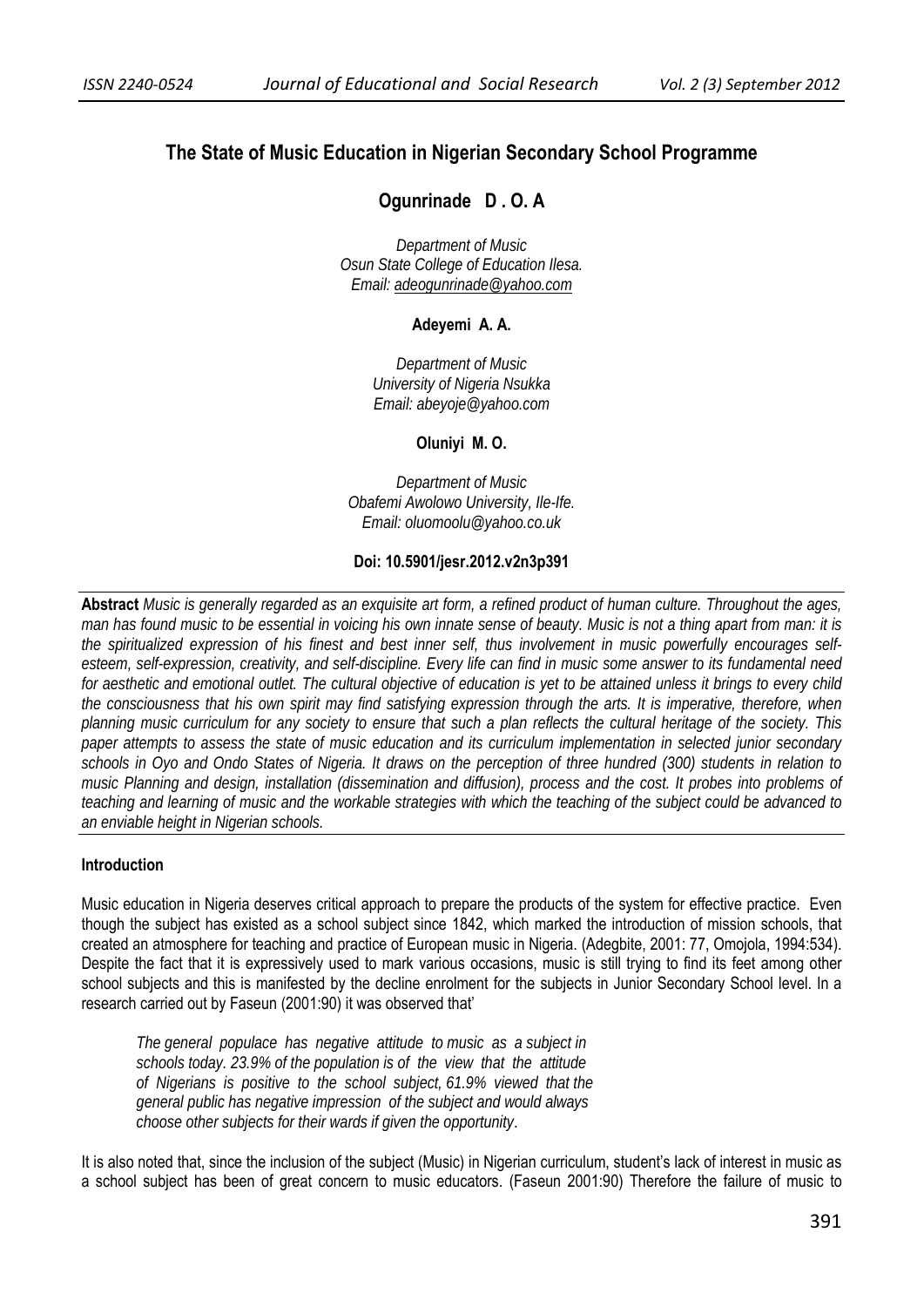compete favourably well with other school subjects need to be examined vividly with a view to rectifying the defects of teaching and learning of music in Nigerian secondary schools.

 On the other hand, Music cannot be separated from culture, therefore Nigerian music education should be designed in such a way that our musical culture can be enhanced and fully incorporated into the curriculum of schools while the aspect of western culture should be used to complement that of Nigerian culture. Okafor (2005:155) asserted that:

 *Music has a cultural definition and so should music education be. Nevertheless, by accident of history, music education has been defined for Nigerians from the western or Euro-American perspective. It was the University of Nigeria, Nsukka (UNN), which has the first music college in Africa, that gave the Nigerian input to Music education in Nigeria. Since then, African scholars have been stressing that since music is culture- bound, then Africanity should have the major input in Music education while allowing the University of Music to exist and operate within that context.*

Indeed, there is serious need to develop African musical culture and make it the core of our music education to make it more meaningful and attractive to the society. This paper attempts to appraise the state of music teaching and music curriculum in selected junior secondary schools in Oyo and Ondo State of Nigerian. The study utilises survey and interview approaches. Questionnaires were directly administered to three hundred (300) students to collect data on their perception on the state of music as a school subject with special focus on facilities, music syllabus, musical instruments, teaching materials and equipments available for instruction. Selected students across JSS II and III in each of the fifteen schools were used as target population as well as West African Examination Council report.

### **Relevance of Music Education to Formal Educational Setting**

Music is the arrangement of organized sound made by voices or instruments in a way that is pleasant or exciting to the organ of hearing. Music as a perfect medium of expressing the experience and activities of man in relation to his environment is a universal phenomenon. It best reflects man's experience and represents various states of man's mind like joy, fear, melancholy grief etc. Omojola (1994:117) explains the serious relationship between life and music thus:

 *As an integral part of life, music is used in such day to day activities as disseminating information of societal interest and arousing emotion; and for important occasional events like initiation, rituals and coronation ceremonies. In its various forms, traditional music is rich in historical and philosophical issues, validating communally binding social value, warning erring member of society, praising people to whom honour is due, reminiscing on the achievement of the past leader as well as reinforcing the legitimacy of present ones.*

Music education can however be defined as a process by which musical knowledge and skills are developed through learning at school, colleges and University and the informal traditional setting.

Education, which is known to be an instrument of change and development, is described by Oxford Dictionary (2006) as "a process of teaching, training and learning, especially in schools and colleges, to improve knowledge and develop skills".

Jowitt (1995:54) described education as "the effective organization of man's experience so that his tendencies and power may be developed in a manner satisfactory to himself and to the community in which he lives by developing and exhibiting socially desirable knowledge, attitudes and skills"

Music is therefore relevant in all ramifications to human existence, and there is no doubt that the important contribution of music to the life of people in the society cannot be overemphasized. . Furthermore, musical development is part and parcel of the total mental and material growth of human society. The importance of music has been recognized in various settings in Nigeria such as in the home, schools and various cultures, each ethnic group has its own music, which is peculiar to its belief, custom culture, and ways of life and style of living of such ethnic group. In corroborating this assertion, Adeogun (2009:72) observed that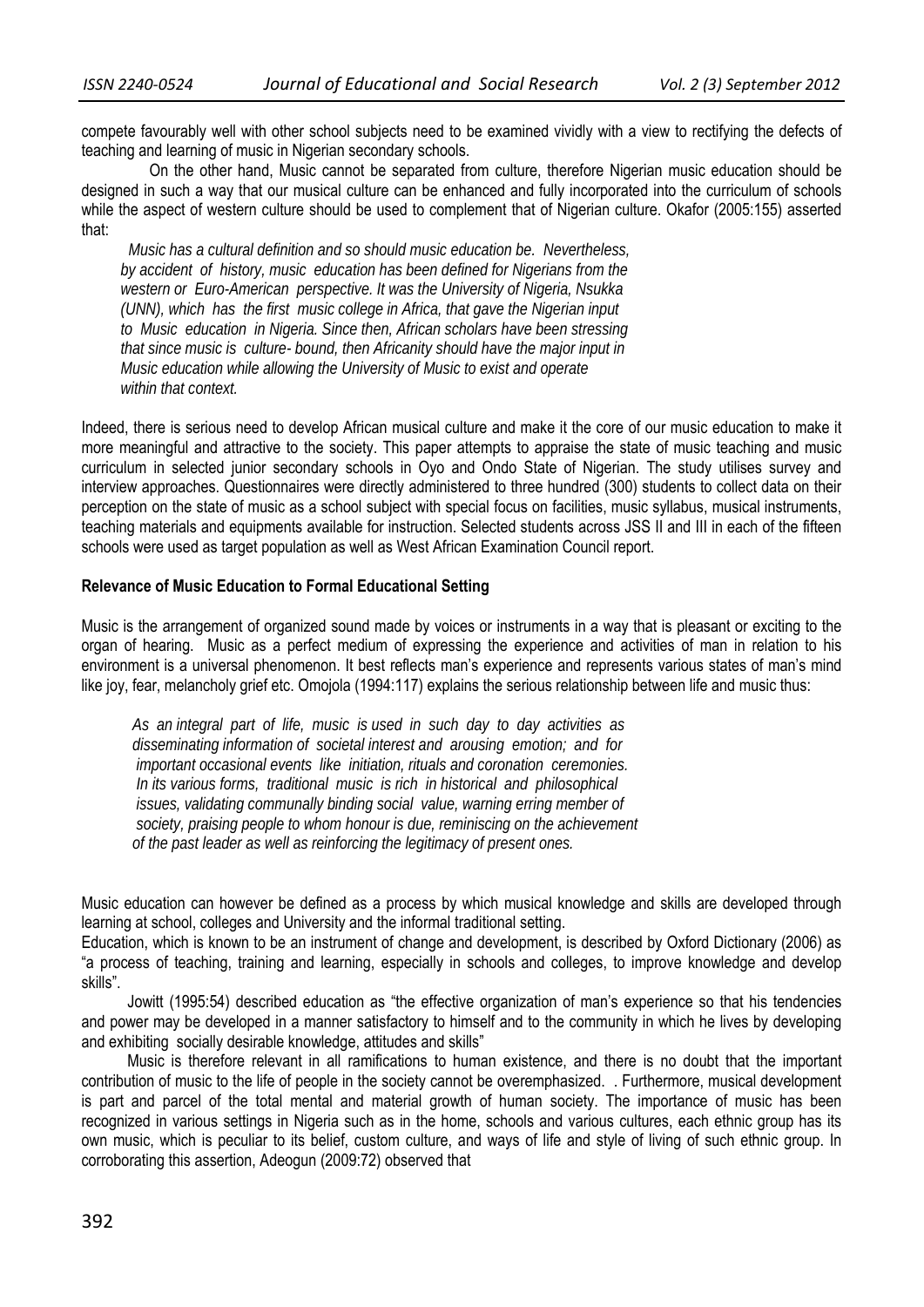*….a society's continued expression of her socio-musical being, doing, spirit, feeling, beliefs and values is perceptible in both the content (e.g. material, traditions, practice) as well as the process(e.g. daily living, spirit ,communication)* 

In another perspective, music education is regarded as aesthetic education and aesthetic education is related to the general education of the students in secondary schools. Music plays multifarious roles and functions in the teaching and learning processes among the different categories in all human endeavors where the art is used. Omojola (1994:200) noted that:

> *Music provides one of the important acculturation processes through which young members of traditional society were educated and initiated to the society. As an educational forum, music represented an important means through which members of traditional society acquired necessary skills and abilities to make them function effectively within the society.*

Music should be an integral part of the basic education of every young person. Although, some people view music not as a subject for serious study but merely as a form of entertainment, others believe that it can be learned well enough outside school. Still, others see value in music but simply don't regard it as a high priority. Generally, educators agree that there are five basic fields of study—mathematics, languages and literature, physical sciences, social studies, and the arts. No one can claim to be educated without having a reasonable acquaintance with all five. Every person should have the ability to perform, to create, and to listen to music with understanding. To achieve that end, every student should have access to a comprehensive, balanced, and sequential programme of music study in school.

 Furthermore, the basic reason for studying music is that music is intrinsically and essentially worthwhile, valuable in itself. One of the most fundamental and generally accepted purposes of education has always been to transmit the cultural heritage of a group to succeeding generations. To buttress this point, Walter (1996:123) asserted that

 *music, with and without words has shown itself to be capable of providing specific and direct comment on the people and culture from which it came and it is this aspect of music and its history that it most enlightening to succeeding generations.* 

Again, music is one of the most powerful, the most compelling, and the most glorious manifestations of every cultural heritage. The fundamental and pervasive role that music plays in the entertainment business sometimes blinds people to the even more fundamental and pervasive role that it plays throughout human culture. Because of the central position that music occupies among the core behaviour of human beings, any student who is allowed to leave school without studying music has been cheated just as surely as if he or she had been allowed to leave school without studying Mathematics or Science. The creative humanizing enrichment of life through music literacy has eluded such student.

### **PROBLEM MILITATING AGAINST MUSIC EDUCATION**

The problems of music as a school subject in Nigeria started with the curriculum. Curriculum which, is a formal system of learning experience and organised for the purpose of integrating the growing child into adult society is not properly prepared. Before independence, people became critical of the type of curriculum at that time, they stressed that the curriculum was foreign oriented. They wanted the local history and geography to replace foreign one. It was after the independence that curriculum was geared towards the need of the society.

 The setting up of the Nigeria Educational Research and Development Council (NERDC) is a major contribution towards curriculum development by the Federal Government in order that the curriculum in all primary and secondary schools could be improved, although the Federal and State Ministries of Education, the advisory committees on education and West African Examination Council (WAEC) are directly involved in developing curriculum in Nigeria. However, several amendments have taken place in other to fine-tune and tweak our school curriculum to suit the need of Nigerian society.

 The music curriculum for all levels of education after the independence continued to be western oriented. Vidal (1996:5), affirmed that University of Nigeria, Nsukka was established in 1960 as the first university to offer music at the Baccalaureate level and that the Nsukka programme was patterned after the American system with bi-cultural focus. In 1969, attempts were again made through the national curriculum conference to emphasis Nigerian culture that of course included Nigerian folk music and literature.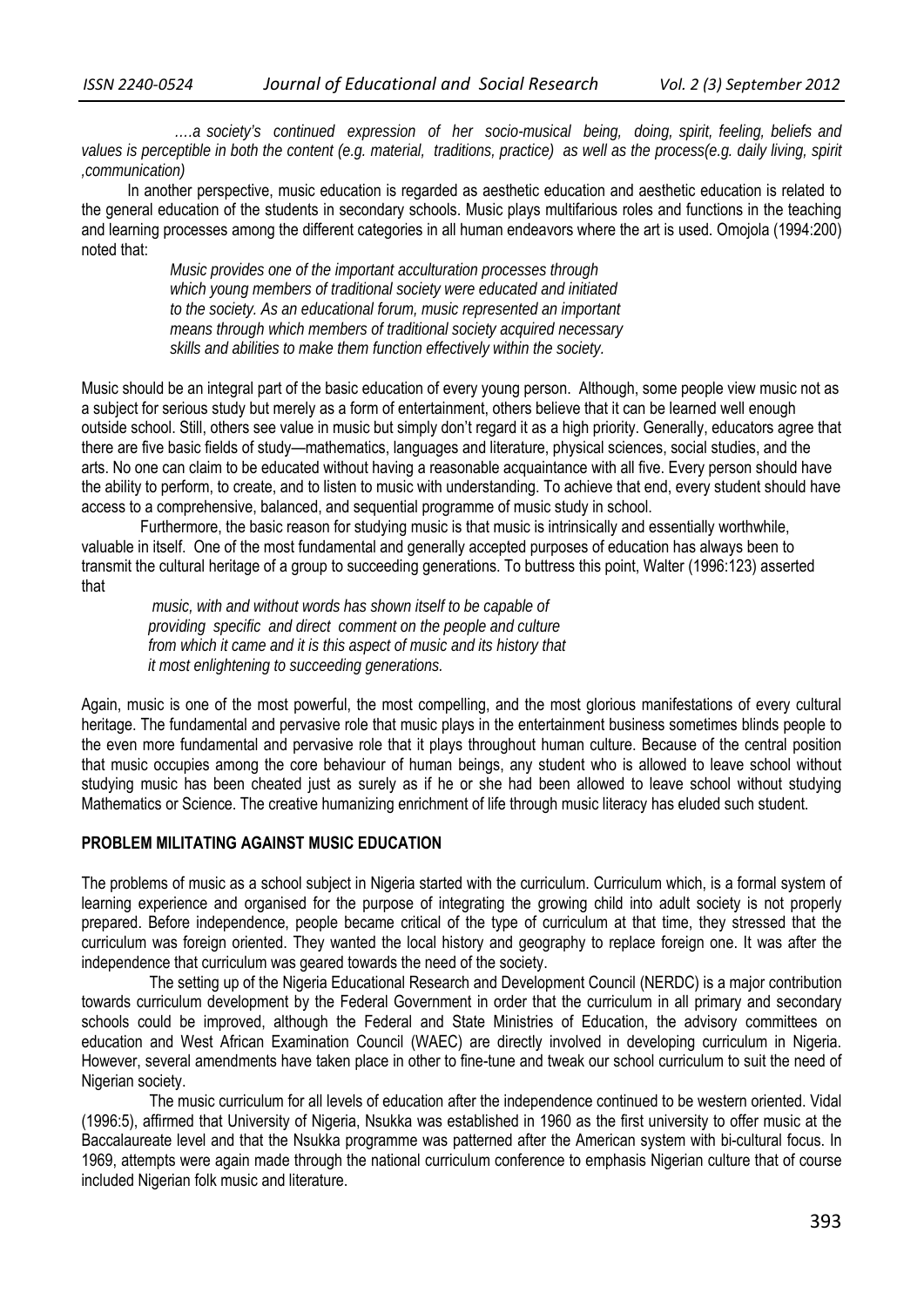The above statement is true in view of the fact that most of the African components were not implemented in schools and colleges because of lack of fund and expertise. The objectives of music inclusion as a subject in the school curriculum are to provide opportunity for each child to participate and grow in all aspects of music singing, instrumental rhythmic, listening and creative, to provide experiences which are truly musical and maintain integrity of the music. Additionally, to develop in a child the skill and understanding necessary for satisfying and rewarding experience both as a performer and as a listener, to stimulate interest in music as part of life and culture, instilling into children a genuine love of music, imparting the knowledge and appreciation of Nigerian traditional musical culture into the children, to develop musical literacy and to appreciate the music of other countries. All these can only be realised if the content of our curriculum is changed to reflect our true culture and ways of life.

African music exists in over forty countries that make up the present continent of Africa. Each country adapting to accept practices in the continent to suit its regional characteristics. Some of these general practices are call and response pattern of vocal music, the predominant use of the pentatonic scale, the speech rhythm growing out of the tonal inflection of African words, musical instruments used as symbols and the use of polyrhythms and polymeters. However, the issue of syllabus, a broad outline of the planned work to be done in the course of a year with each class in each subject, a comprehensive outline of a particular area of a subject to be covered within a specific period of time and a framework of future activities or operation to engage the attention of both staff and students in a school (Oxford Dictionary 2006) that narrates to the teacher exactly what to teach in every subject at every level of the school system has not properly reflected above mentioned characteristic of African Music. It is therefore a serious problems militating against the teaching and learning of music in Nigerian schools. In spite of this, the music syllabus needs to be reviewed for junior secondary school in a manner that will reflect the true culture of our country, Nigeria. The present syllabus has not properly suited the kind of music that is peculiar to our custom, norms and ways of life. Faseun (1994:80) explicates that` most of the learning programmes contained in the document do not face the reality of Nigerian situation in which western musical tradition outshine and outstrip that of Nigerian.

Again Nzewi (1999:24) pointed at some factors that have been identified as determining the trends in the modern teaching and learning of music in African countries include foreign missionary activities, imported state school systems and curricular content, urbanization, modern economic pursuits, and the media. These factors have also generated preference for foreign cultural tastes and values among African people. In fact, these factors have also created problems for African scholars and educators, trying to ensure that Western tastes and values do not supersede African values in the modern African school systems. The foundations of the problems confronting Nigerian schools are discussed below in relation to the factors mentioned.

### **Foreign Missionary Activities**

*The history of Western education in Nigeria is bound up with the history of missionary activities in the continent. Colonial policies, which defined the conditions under which the missionaries carried on their religious activities, shaped the ecology of Nigerian education" (Uchendu, 1979 : 45).* 

Formal education instituted by the missionaries was a direct opposite to traditional African music. Its primary objectives were to convert Africans to Christianity and inculcate European culture. The missionaries, therefore, discouraged the performance of traditional African music, which they regarded as primitive. Instead, they taught Christian hymns and anthems in the schools they established. The missionaries looked down on everything about indigenous Nigerian music, dancing, systems of marriage and even naming, and their converts had to renounce all traditional activities, which were regarded as uncivilized and abominable. Their activities therefore created division in Nigerian society and retarded the development of indigenous culture. However, many schools in Africa, not only in Nigeria are still following the nineteenth century colonial tradition of preparing children to perform at worship services and on speech days. Also, the Christian missionary legacy of singing has continued to influence music education in Nigerian schools.

### **Imported State School Systems and Curricular Content**

The school systems in post-colonial Africa continue to be based on Western ideology and models. Nzewi (1999: 24) observed that the content and pedagogical approaches of music curricula in Africa are parodies of foreign models. In fact, the music curricula of former British colonies in Africa, four of which have been mentioned earlier, are based on the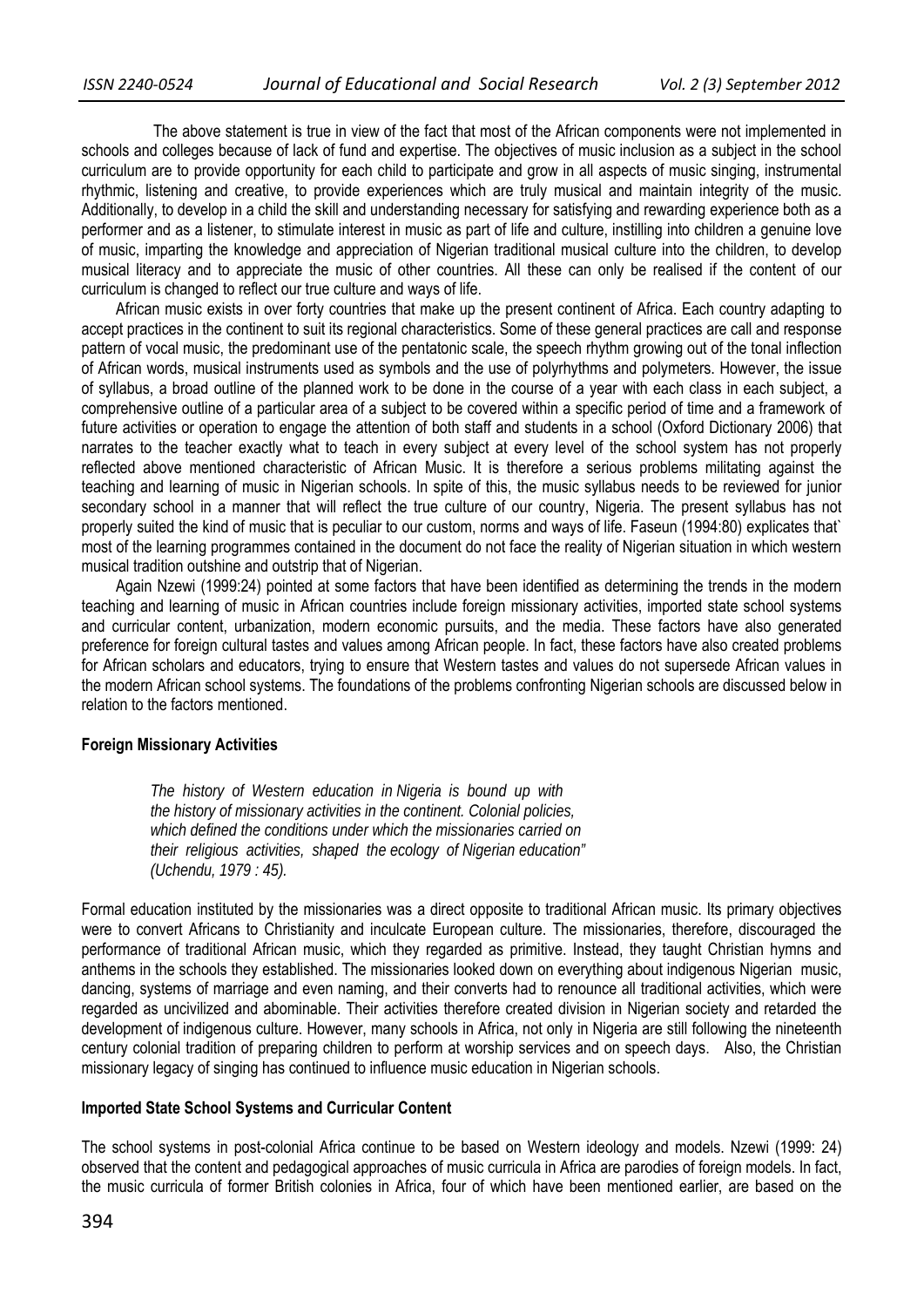requirements for examinations conducted by British Examining Boards, especially the Associated Board of the Royal Schools of Music based in London. Akrofi, (1998:55) stated that "The teaching of western music and the organization of musical activities based on western concepts of music education has had a stronghold on school music education in Africa"

The western domination of Africa's educational system, "… tends to impose on arts education a somewhat exclusive and specialized connotation in which music is perceived as being reserved for the 'talented few" Muller, (1998:43). This does not augur well for the indigenous African practice of communal music making which emphasizes the acquisition of musical knowledge as part of the process by which the individual is integrated into his culture and society. Besides, the western domination of education in Africa means that African music and arts will continue to be given a low position in the curricula of the schools on the continent.

Another problem created in Nigeria by the imposition of foreign educational systems and curricular content is the production of music and arts teachers of western music who have little or no knowledge of African arts to impart to their pupils.

#### **Urbanisation**

Although, majority of Africans lives in rural communities, rural dwellers are moving in droves to urban centres in search of jobs and better social services. Many indigenous music groups in rural areas break up when some of their members relocate to urban areas. Some new urban dwellers have managed to form indigenous performing arts groups with people from their former rural abode but this is not common and, as a result, very little indigenous music making happens in African cities and towns, the hub of the contemporary arts.

#### **Modern Economic Pursuits**

Modern life in Africa has caused many rural dwellers to abandon their traditional professions for new opportunities offered by western technology. Until the early part of the 20th century, hunting and drumming were noble professions whose practitioners formed associations known for their performances of indigenous music and dance. Today, these two professions are virtually dead and the rich musical traditions associated with them are sinking into oblivion.

### **Media**

The impact of the Western institutionalized approach to education in general has been considered by many traditionalists as being responsible for the breakdown of traditional values and learning processes. The evening fireside story-telling sessions, the full-moon hide-and-seek and other group activities, and most of the things that children would do as a reinforcement of their social development and responsibility have now been replaced by television programmes, a majority of which are totally foreign. The above statement aptly sums up the problems caused by the media with regard to indigenous African arts education. It is not only the television that has been responsible for the breakdown of traditional African values and learning processes, the radio and the availability of films and video recordings of foreign arts have equally undermined musical arts education in Africa.

The aim of music education is to equip individual to perform music in the society and to contribute to the economy of the society. Most of the Nigerian students had poor or zero background in western music, which serves as the foundation of Nigerian musical study. Also, insignificant priority is given to the study of African music in the school curriculum. Little time is allocated to the subject on the timetable with few facilities (both western and indigenous musical instruments) for its practical teaching. Music in the secondary school system is alternate to Fine and Applied Arts, meaning that students are denied the opportunity of studying the two together. The two subjects that complement and fulfill each other in the world of entertainment were optional. Furthermore, music curriculum of secondary schools pays more attention to examination requirements rather than developing the musical talents of the students. A look into the syllabus used in Nigerian primary, secondary and tertiary institution shows a very powerful dominance of Western musical history, literature, and theory and harmonic concepts. Meanwhile, the purpose of education is to help students to achieve their potential musically. Talent is one of the basic abilities that exist in every person. It can best be developed if study is begun at an early age and continued through adolescence.

Nevertheless, anyone whose musical potential remains undeveloped, which happens too often, is deprived of some of the most satisfying and rewarding experiences that life has to offer. Opportunities should be given to the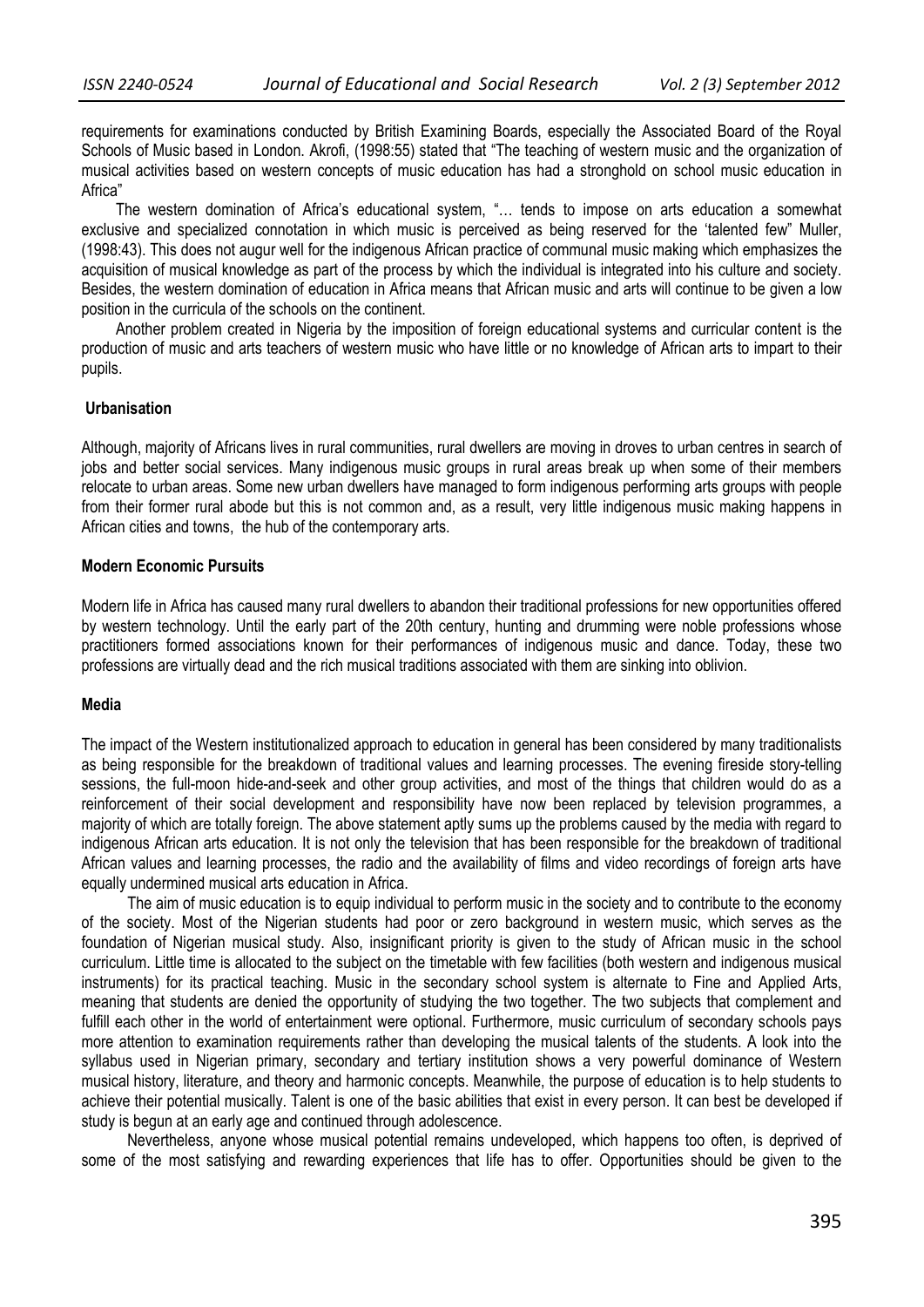students to test the limits of their potential in as many domains of human endeavour as possible. The more such opportunities are available, the more likely the students' lives will be full of good fortune and affluent.

### **Music Education in Nigerian Secondary Schools**

Even though, music is generally accepted as integral part of African culture, widely accepted for various purposes and has long been on the school syllabus, hitherto, it is not a preference school subject to the students at junior secondary school level and the turn out of students enrolling for it at that level has been declining every year. Research findings by various music education experts which include Ekwueme, (2000), Okafor, (2005), Faseun, (2005) observably unveiled that music as a school subject has not enjoyed the support, given to other school subjects over the years of their coexistence in Nigerian School curricula. In the year 2000, according to West African Examination Council report, out of thirty six (36) states we have in Nigeria; only nine of them presented students for music examination and just thirty one students were presented out of nine thousand nine hundred and eighty four thousand candidates that sat for the examination (see the table below).

#### **West African Examination Council Record of Student's Enrolments in Music from 1996 - 2000. WAEC RECORD: 1996-2000**

| <b>States</b> | 1996                               | 1997                          | 1998            | 1999            | 2000                     |
|---------------|------------------------------------|-------------------------------|-----------------|-----------------|--------------------------|
|               | No. Enrolled                       | No. Enrolled                  | No. Enrolled    | No. Enrolled    | No. Enrolled             |
| 1.Abia        |                                    |                               |                 |                 |                          |
| 2. Abuja      |                                    |                               |                 |                 |                          |
| 3. Adamawa    | $\mathbf{1}$                       |                               |                 |                 | 1                        |
| 4. Akwa Ibom  | $\overline{4}$                     | $\overline{7}$                | $\overline{4}$  | $\overline{3}$  | $\overline{4}$           |
| 5. Anambra    | 10                                 | $\overline{5}$                | $\overline{12}$ | 14              | $\overline{3}$           |
| 6.Bauchi      |                                    |                               |                 |                 |                          |
| 7.Borno       | $\overline{\phantom{iiiiiiiiiii}}$ |                               |                 |                 |                          |
| 8.CrossRiver  | —                                  |                               |                 |                 |                          |
| 9.Delta       | $\overline{3}$                     | $\,6\,$                       | -------         | $\mathbf{1}$    |                          |
| 10.Edo        |                                    | $\overline{3}$                | $\overline{2}$  |                 |                          |
| 11.Enugu      |                                    |                               |                 |                 | $\overline{1}$           |
| 12.Imo        | $\overline{1}$                     | $\overline{2}$                | $6\phantom{a}$  |                 | $\overline{4}$           |
| 13.Jigawa     | <u>—</u>                           | $\overbrace{\phantom{aaaaa}}$ |                 |                 | $\overline{\phantom{a}}$ |
| 14.Kaduna     | $\overline{2}$                     |                               | 1               |                 |                          |
| 15.Kano       | $\overline{2}$                     |                               | $\overline{1}$  |                 |                          |
| 16.Kastina    | $\overline{\phantom{0}}$           |                               |                 |                 |                          |
| 17.Kogi       |                                    |                               |                 |                 |                          |
| 18.Kebbi      |                                    |                               |                 |                 |                          |
| 19.Kwara      | $\overline{6}$                     | $\overline{1}$                |                 |                 |                          |
| 20.Lagos      | $\overline{20}$                    | 10                            | 10              | $\overline{7}$  | 12                       |
| 21.Niger      | $\mathbf{3}$                       | $\overline{3}$                |                 |                 | $\overline{1}$           |
| 22.Ogun       | $\overline{4}$                     | $\overline{\mathbf{8}}$       | 1               | $5\overline{)}$ | $\overline{3}$           |
| 23.0ndo       | $\mathbf{1}$                       | $\overline{2}$                | $\mathbf{1}$    |                 |                          |
| 24.Osun       |                                    | $\overline{1}$                |                 |                 |                          |
| 25.0yo        | $\overline{4}$                     | $\mathbf{1}$                  |                 | 4               | $\overline{2}$           |
| 26.Plateau    | $\overline{1}$                     | $\blacksquare$                |                 |                 |                          |
| 27.River      | $5\phantom{a}$                     | $\mathbf{1}$                  |                 |                 |                          |
| 28.Sokoto     |                                    |                               |                 |                 |                          |
| $29.$ Taraba  | $\mathbf{1}$                       |                               |                 |                 |                          |
| 30.Yobe       |                                    |                               |                 |                 |                          |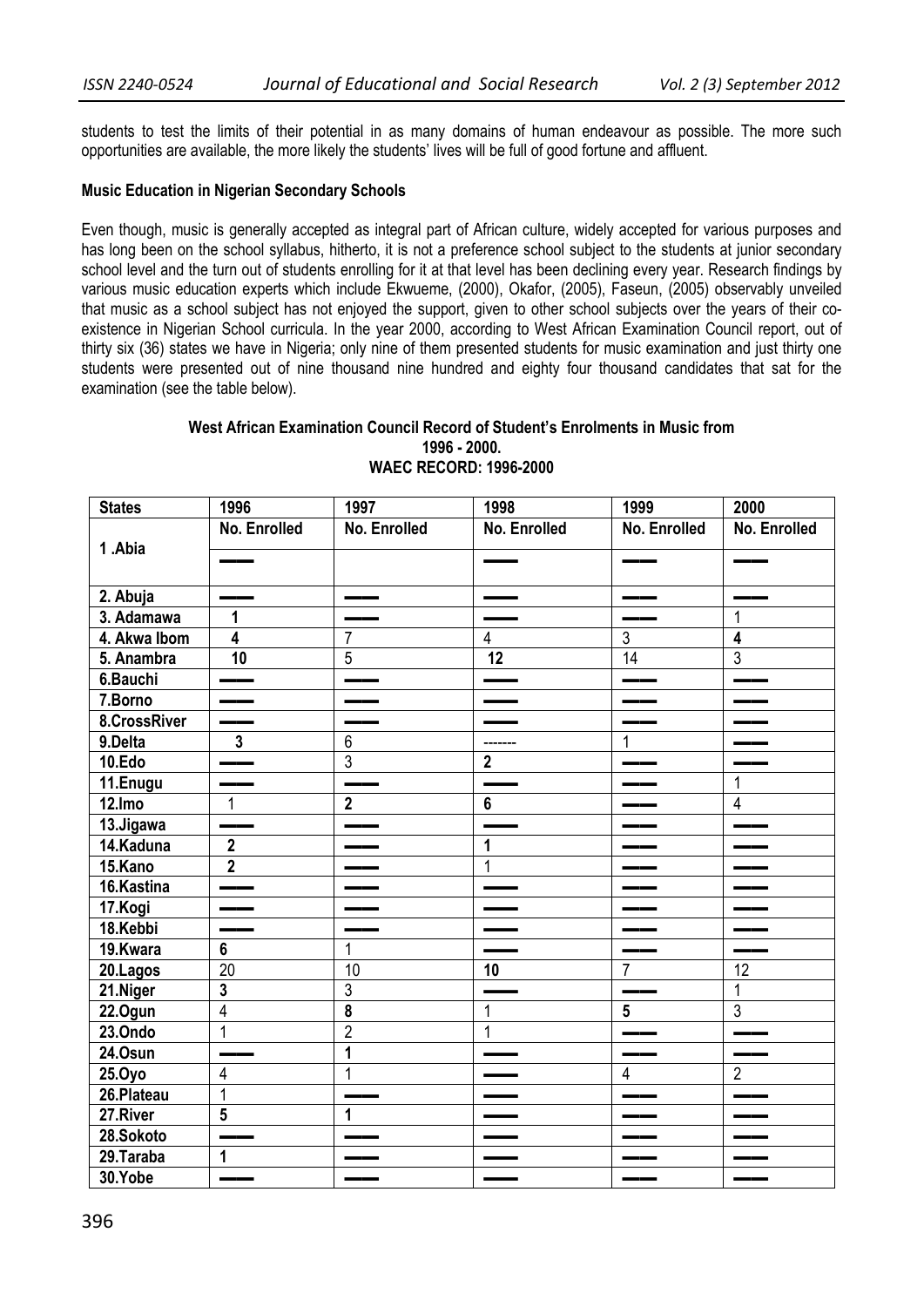| 31.Benue     | __  | ___ | ___ |    |           |
|--------------|-----|-----|-----|----|-----------|
| 32. Bayelsa  | __  | __  | ___ |    |           |
| 33.Ebonyi    | __  | __  | ___ |    | __        |
| 34.Ekiti     | __  | __  | ___ |    |           |
| 35.Nasarawa  | __  | __  | ___ |    | __        |
| 36.Zamfara   | ___ | __  | __  |    | ----      |
| <b>Total</b> |     | 50  | 38  | 34 | n.<br>ا گ |

Additionally, this problem continues to show the position of the subject when compared with other school subjects. Coherent study of the position of music compared with other fifteen best patronized and accepted secondary school subjects showed a depressive disproportion between their enrolment for music and other school subjects. Out of the sixteen subjects below, Music was seen to be the least in its entirety.

# **West African Senior Secondary Certificate Examination May/ June 2002**

|                         |                   |              |                | Number & %       | Number & %       | Number &       | <b>Number</b>  |
|-------------------------|-------------------|--------------|----------------|------------------|------------------|----------------|----------------|
| S/N                     | <b>SUBJECT</b>    | <b>TOTAL</b> | <b>TOTAL</b>   | <b>OBTAINING</b> | <b>OBTAINING</b> | %              | <b>OF</b>      |
|                         |                   | <b>ENTRY</b> | <b>SAT</b>     | <b>GRADE</b>     | <b>GRADE</b>     | <b>FAILURE</b> | <b>ABSENT</b>  |
|                         |                   |              |                | <b>TOTAL</b>     | <b>TOTAL</b>     | <b>GRADE</b>   | AS%OF          |
|                         |                   |              |                | <b>CREDIT</b>    | <b>PASS</b>      | <b>FAIL</b>    | <b>ENTRY</b>   |
| $\mathbf{1}$            | ENG. LANG.        | 925289       | 909888         | 223568           | 298562           | 387758         | 15401          |
|                         |                   |              | 98.33          | 24.57            | 32.81            | 42.61          | 1.66           |
| $\overline{2}$          | <b>GEN.MATHS</b>  | 925288       | 908235         | 309409           | 308369           | 290457         | 17053          |
|                         |                   |              | 98.15          | 34.06            | 33.95            | 31.98          | 1.84           |
| $\mathbf{3}$            | <b>BIOLOGY</b>    | 917041       | 882119         | 278122           | 270301           | 333696         | 34922          |
|                         |                   |              | 96.19          | 31.52            | 30.64            | 37.82          | 3.8            |
| $\overline{\mathbf{4}}$ | <b>ECONOMIC</b>   | 888697       | 868532         | 193291           | 394693           | 280548         | 20165          |
|                         | S                 |              | 97.73          | 22.25            | 45.44            | 32.3           | 2.26           |
| $5\phantom{.0}$         | <b>AGRIC</b>      | 742939       | 708298         | 236641           | 216072           | 255585         | 34641          |
|                         | <b>SCIENCE</b>    |              | 95.33          | 33.4             | 30.5             | 36.08          | 4.66           |
| $6\phantom{1}$          | GOVT.             | 579087       | 552289         | 340200           | 112826           | 99263          | 26798          |
|                         |                   |              | 95.37          | 61.59            | 20.42            | 17.97          | 4.62           |
| $\overline{7}$          | GEOG.             | 531599       | 475649         | 102272           | 164209           | 209168         | 55950          |
|                         |                   |              | 88.78          | 21.5             | 34.52            | 43.97          | 10.52          |
| 8                       | COMM.             | 415079       | 393746         | 180987           | 96796            | 115963         | 21333          |
|                         |                   |              | 94.86          | 45.96            | 24.58            | 29.45          | 5.13           |
| 9                       | C.R.K.            | 382829       | 354581         | 144037           | 103418           | 107126         | 28248          |
|                         |                   |              | 92.62          | 40.62            | 29.16            | 30.21          | 2.37           |
| 10                      | LIT-IN-ENG        | 322374       | 287626         | 19263            | 81209            | 187154         | 34748          |
|                         |                   |              | 89.22          | 6.69             | 28.23            | 65.06          | 10.77          |
| 11                      | <b>YORUBA</b>     | 313509       | 277488         | 110933           | 101277           | 65278          | 36021          |
|                         | LANG.             |              | 88.51          | 39.97            | 36.49            | 23.52          | 11.48          |
| 12                      | <b>PHYSICS</b>    | 261687       | 254188         | 120768           | 81814            | 51600          | 7499           |
|                         |                   |              | 97.13          | 47.51            | 32.18            | 20.3           | 2.86           |
| 13.                     | <b>IGBO LANG.</b> | 137369       | 126245         | 81084            | 16578            | 28583          | 11124          |
|                         |                   |              | 91.9           | 64.22            | 13.13            | 22.64          | 8.09           |
| 14                      | <b>HAUSA</b>      | 128816       | 114375         | 58438            | 28331            | 27606          | 14441          |
|                         | LANG.             |              | 88.78          | 51.09            | 24.77            | 24.13          | 11.21          |
| 15                      | <b>VISUAL</b>     | 5658         | 4269           | 522              | 1329             | 2418           | 1389           |
|                         | <b>ARTS</b>       |              | 75.45          | 12.22            | 31.13            | 56.64          | 24.54          |
| 16                      | <b>MUSIC</b>      | 15           | $\overline{8}$ | $\mathbf{1}$     | $\overline{3}$   | $\overline{4}$ | $\overline{7}$ |
|                         |                   |              | 53.33          | 12.5             | 37.5             | 50             | 46.66          |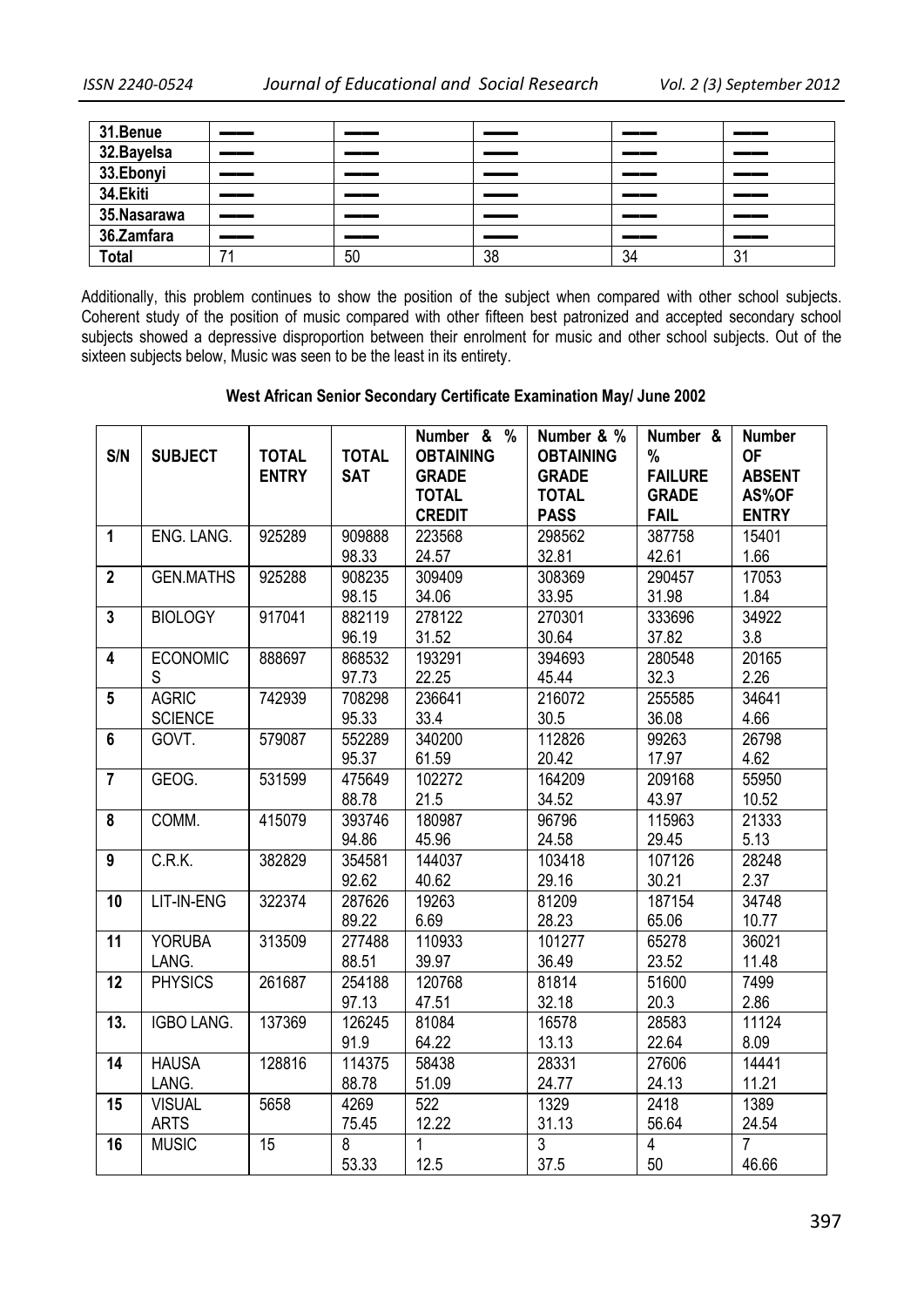The table above presents entry and performances in the sixteen subjects on one hand and that of music and Visual Arts which are Creative Arts Subject on the other hand. It was revealed clearly that even though music was introduced into the school system at the same time as English language which recorded the highest number of candidates, a total number of nine hundred and twenty-five thousand two hundred and eighty – nine students (925,289) registered for English Language. Out of thesame two hundred and twenty three thousand five hundred and sixty eight representing 24.57% candidates passed the examination at credit level. The status of English language was followed by that of General Mathematics, Biology, Economics, Agric Science and others. (See the table above)

The status of music as a West African School Certificate Examination subject cannot in any way compare with the significant increase in the number of students enjoyed by other subjects discussed above. But it is rather sad to see that while other subjects are recording entry of several hundreds of thousands, Music had only fifteen entrants (15) throughout Nigerian, only eight out of the candidates sat for the examination in which only one candidate passed at credit level. The situation does not even compare with or get closer to that of Visual arts which was able to record five thousand, six hundred and fifty eight thousand (5,658) candidate. The situation is worrisome to the music educators and professional music teachers, as to what could be done to enhance appropriate motivation to arouse and stimulate student's interest in music and how effective teaching of the subject contents could be achieved, sustained and eventually maintained at all levels .

Additionally, the fact that Nigerians students have demonstrated a negative attitude towards formal music education in the country is evident from the table above. This, however, does not imply that the students are not musical; however, it is a demonstration of the non-relatedness of what they are taught in academic music to the life practices and situation in the country.

Music as a school subject to certain ethnic group in Nigerian (Hausa) is meant for Christian students and learners. There was a personal experience of one of Nigerian graduates in music who was mobilized for the 2007 service year. The man was deployed to Kastina State for the year. After the orientation exercise, he was posted to a secondary school for his primary assignment. He was rejected at the school because they had nothing to do with a music graduate. After so much pushing around, he was finally sent to the church since the state did not need him. This thought is opposing to the purpose the subject is supposed to serve as a major vehicle of cultural transmission for all in a country such as Nigeria with diverse religious affiliations. Music is a communal thing in Nigerian. It belongs to all. The performer could compose, improvise and build his musical instruments while the audience participates in the music making. Kabalevsky in Faseun (2005:53) noted that:

*The only way open was to suggest a fundamentally new approach, one that, like the whole of the new concept of music teaching, would arise from and be based on the music that would naturally relate music as a school subject and school work to real life.* 

Academic music in Nigeria has not taken it rightful position in the present day Nigeria. The only interest shown in our traditional music by the policy makers and other functionaries of the post independent Nigeria has been its use as exotic entertainment extra that gives festive atmosphere to government receptions. It serves as a major source of satisfaction derivation for most people in any culture; it however, commands very low priority when judged by what is most important, in education. In the University of Nigeria, Nsukka for example, no University function is complete without music Matriculation, convocation, opening ceremony for conferences, burial etc, in spite of the demand above, by all faculties of the University, the Department of Music has the least quota for admission into the faculty of Arts. (Faseun 2005:54}

#### **Methodology**

*.* .

The state of music education was examined in the selected schools based on the understanding of the students about situation of music teaching in Nigerian schools, opinion on the quality of effectiveness of the teaching –learning situation of music education in selected secondary schools. A structured questionnaire containing (34) items was given to the students that were randomly picked for the exercise. Fifteen secondary schools — eight (8) from Oyo State and seven from Ondo state that teach music as a subject were involved, the only four Federal Government Colleges, unity schools present in the two states, four (4) public and seven (7) private secondary schools in Oyo and Ondo States were purposively selected for the study since most of the public school do not offer music as a subject. Structured questionnaires were given to (300) students with ten questionnaire to each arm of J S S II and III classes only, making twenty questionnaire to each of the fifteen schools while JSS I were conspicuously exempted for they were considered to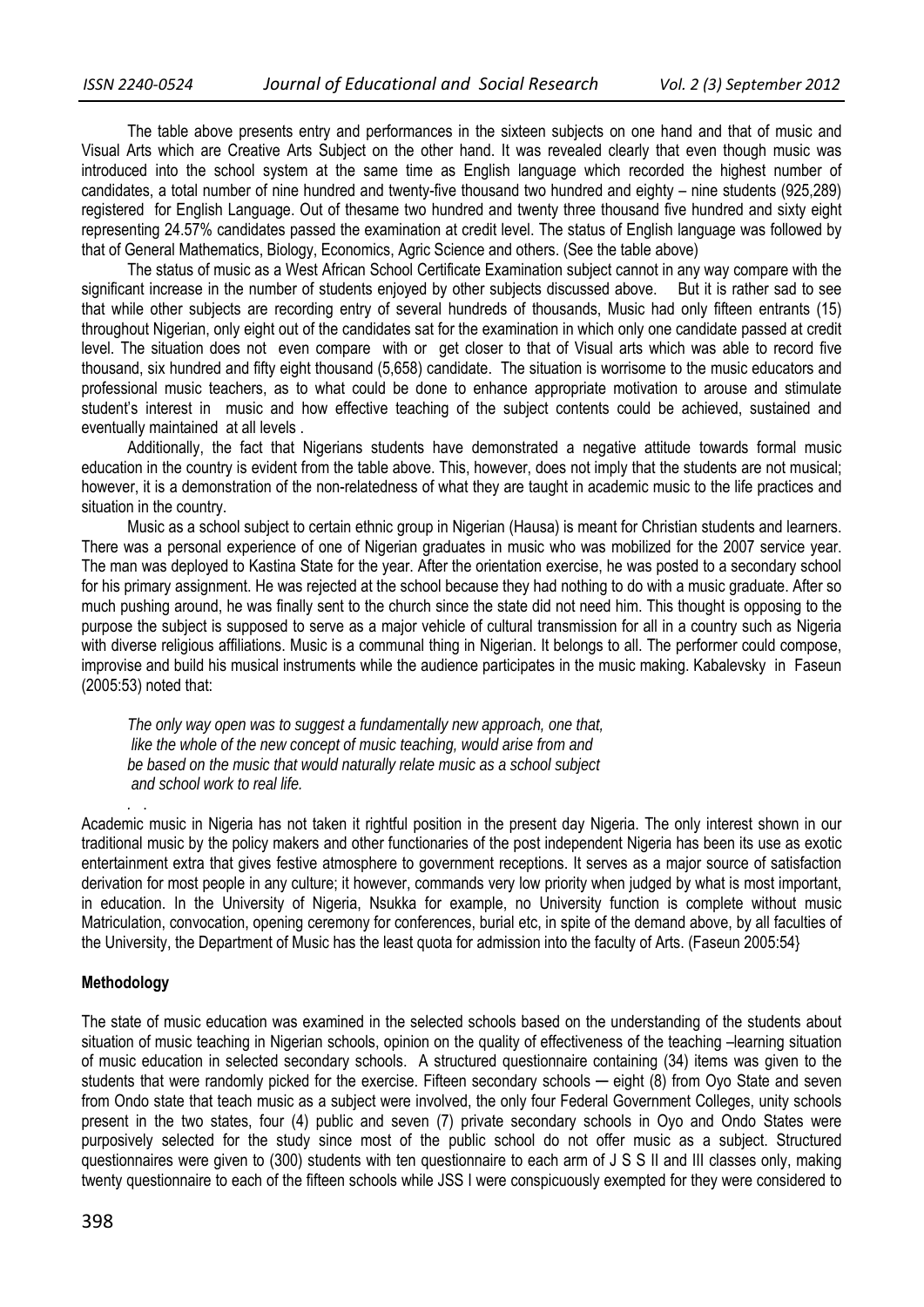have little knowledge of the system. Questionnaires were directly administered to the students with focus on the implementation assessment scale in relation to music Planning\ and design, installation, process and product and cost.

Students were asked to react to the statement by choosing the option that best represents their level of agreement and writing the correct letter in front of each statement. The chosen letters were **A** (Strongly Agree) **B**. (Agree) **C. (**Strongly Disagree) and **D**. (Disagree). Frequencies of response of the subjects that participated in the study were analysed according to the objectives of the study. The frequencies were thereafter converted to percentages. Below are the response of the students and the findings.

**Students Surveillance on Music Curriculum Implementation in Selected Secondary Schools of Oyo and Ondo State.**

**Table I Planning and Design** 

| <b>STATEMENT</b>                                                                 | Agree           | <b>Strongly</b><br>Agree | <b>Disagree</b> | <b>Strongly</b><br><b>Disagree</b> |
|----------------------------------------------------------------------------------|-----------------|--------------------------|-----------------|------------------------------------|
| 1. Nigerian folk music, songs and musical instruments were made available for    | 0               | 60                       | $\Omega$        | 240                                |
| music instruction in my school.                                                  | $0\%$           |                          | $0\%$           |                                    |
|                                                                                  |                 | 20%                      |                 | 80%                                |
| 2. Provision of adequate instructional materials is available for music lesson.  | $\Omega$        | $\Omega$                 | 60              | 240                                |
|                                                                                  | $0\%$           | $0\%$                    | 20%             | 80%                                |
|                                                                                  |                 |                          |                 |                                    |
| 3. There are varieties of Musical instruments in my schools.                     | 150             | 60                       | 60              | 30 <sup>°</sup>                    |
|                                                                                  | 50%             | (20%)                    | (20%)           | 10%                                |
| 4. Excursion to major site like Music studio, Music department .at higher        | <sup>0</sup>    | 0                        | 180             |                                    |
| institutions, Museum, Military Band is available in my school.                   | $0\%$           | $0\%$                    | 60%             | 120                                |
|                                                                                  |                 |                          |                 | 40%                                |
| 5. Music teacher use to play musical instruments such as recorder, Guitar, Piano | 120             | 60                       | 60              | 60                                 |
| and so on for explanation during music lesson.                                   | 40%             | 20%                      | 20%             | 20%                                |
| 6. Music teacher always engages us in a wide variety of practical music class    |                 |                          |                 | $\Omega$                           |
| activities.                                                                      | 120             | 120                      | 60              | 0%                                 |
|                                                                                  | 40%             | 40%                      | 20%             |                                    |
| 7. There are purely traditional music lesson and the teaching on how to play     | 30 <sup>2</sup> | 11                       | 137             | 122                                |
| Nigerian musical instruments in my school.                                       | 10%             | 3.7%                     | 45.7%           | 40.7%                              |
| 8. Music teachers always engage us in a wide- variety of class activities in     | 30              | 30                       | 180             | 60                                 |
| traditional music of Nigerian.                                                   | 10%             | 10%                      | 60%             | <b>20%</b>                         |
| 9 Little time is allotted to practical aspect of music in my school              | 41              | 100                      | 30              | 29                                 |
|                                                                                  | 13.7%           | 33.3%                    | 10%             | 9.7%                               |
| 10. Adequate period of time is given to both practical and theory on my school   | 41              | 59                       | 80              | 120                                |
| timetable.                                                                       | 13.7%           | 19.7%                    | 26.7%           | 40%                                |

# **FREQUENCY AND THEIR PERCENTAGES**

Research Question: What is the surveillance of students in Oyo and Ondo states Junior Secondary Schools on the state of Music Education?

**Table I presents the perception of music students on the Planning and Design of Music Curriculum**  There are altogether ten items to which the students responded as follows (Please see the above Table 1)

**Item** 1.Large number of the students strongly disagreed with the statement that Nigerian folk music, songs and musical instruments were made available for music instruction in their schools. From the table, a total of 60 students (20%) agreed with the declaration, 0 (0%) strongly agreed, 0 (0%) disagreed while 240 (80%) of the respondents strongly disagreed.

**Item 2**. It is popularly perceived by the students that provision of adequate instructional materials is available for music lesson. 0 respondents (0%) strongly agreed, 0 (0%) agreed, 60 (20%) disagreed and greater number of respondents 240 (80%) strongly disagreed.

**Item 3**. We have a variety of Musical instruments in my schools. 150 respondents who form 50% of all respondents agreed, 60(20%) strongly agreed, 60 (20%) and 30 (10%) respondents disagreed and strongly disagreed with the item in that order.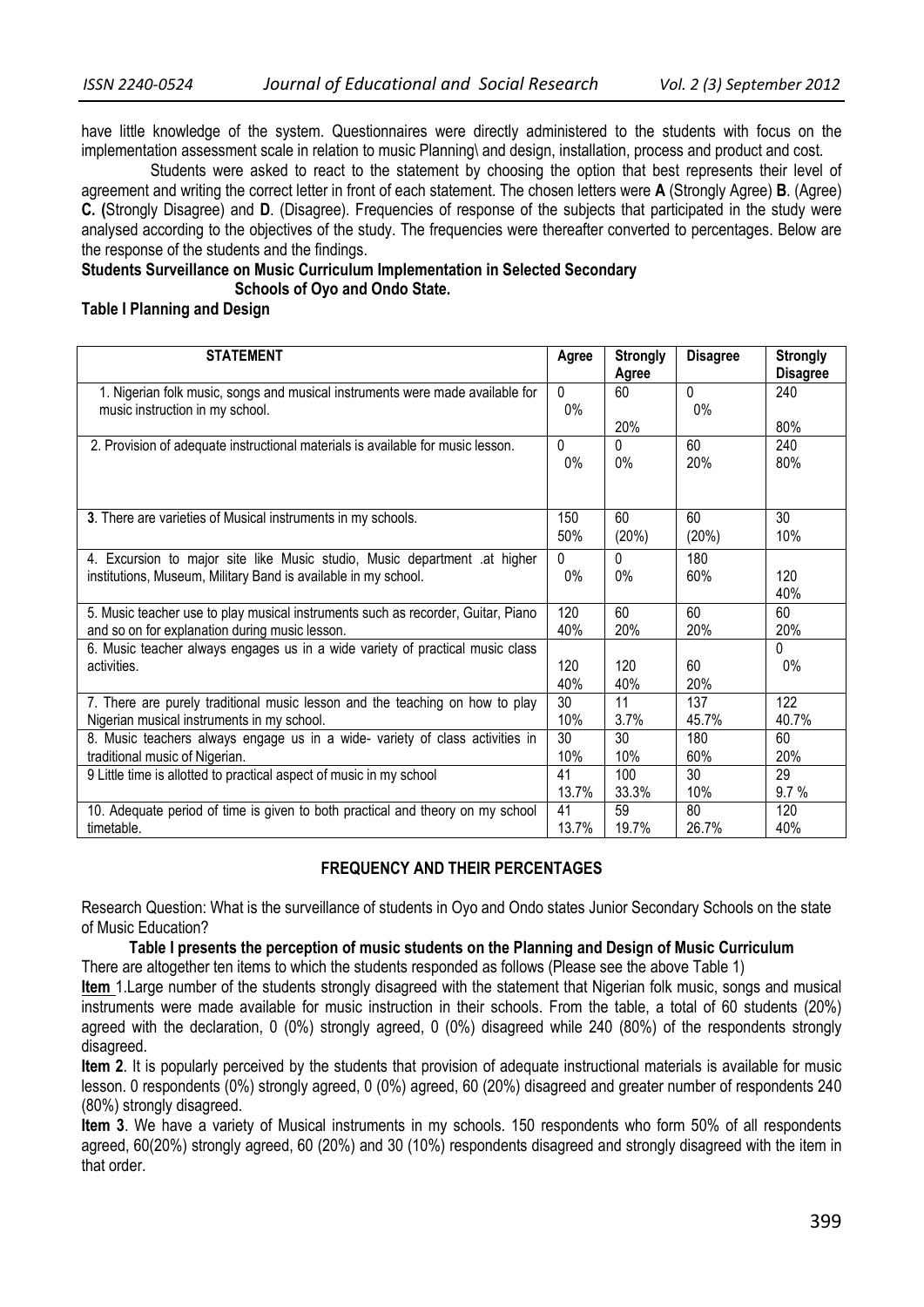**Item 4**: 180 respondents who form 60% of all respondents disagreed, 120 (40%) strongly disagreed and none of the respondents agreed and strongly agreed respectively with this item.

**Item 5**: 120 (40%) out of the 300 respondents agreed with the item, 60 (20%) strongly agreed, 60 (20%) disagreed, and 60 (20%) strongly disagreed with the statement.

**Item 6**: A total of 120 respondents (40%) agreed with this item, 120 (40) strongly agree, 60 (20%) disagreed and none strongly disagreed. This shows that the popular opinion of the respondents to the items is positive.

**Item 7**: 30 respondents (10%) agreed with the item, 11 (3.7%) strongly agreed, 137 (45.7) disagreed and 122 (40.7%) strongly disagreed with the item. This shows that purely traditional music lesson and the teaching on how to play Nigerian musical instruments in Nigerian schools were not obtainable.

**Item 8**: The responses show that 30 (10%) agreed, 30(10%) strongly agreed, 180(60%) disagreed and 60(20%) strongly disagreed.

**Item 9**: 41 respondents (13.7%) agreed, 100 (33.3%) strongly agreed, 30(10%) disagreed, and 29 (9.7%) strongly disagreed with the item.

**Item 10**: 41 respondents (13.7%) strongly agreed, 59 (19.7%) agreed, 80 (26.7%) disagreed, and 120 (40%) strongly disagreed with the item.

| <b>STATEMENT</b>                                                                   | Agree    | <b>Strongly</b><br>Agree | <b>Disagree</b> | <b>Strongly</b><br><b>Disagree</b> |
|------------------------------------------------------------------------------------|----------|--------------------------|-----------------|------------------------------------|
| <b>B INSTALATION (DISSEMINATION &amp; DIFFUSION)</b>                               |          |                          |                 |                                    |
| 11 We have sufficient music teachers to handle the population of students          | 50       | 30                       | 110             | 110                                |
|                                                                                    | 16.7%    | 10%                      | 36.7%           | 36.7%                              |
| 12. There are enough text books on music in the school library                     | 45       | 25                       | 85              | 145                                |
|                                                                                    | 15%      | 8.3%                     | 28.3%           | 48.3%                              |
| 13. My school has a separate music classroom for music teaching.                   | $\Omega$ | 0                        | 240             | 60                                 |
|                                                                                    | 0%       | $0\%$                    | 80%             | 20%                                |
| 14. My school always organize exhibition of project on music as a subject.         | 5        | 5                        | 155             | 135                                |
|                                                                                    | 1.7%     | 1.7%                     | 51.7%           | 45%                                |
| 15 Nigerian popular music and musician are used as a medium of instruction during  | 100      | 20                       | 160             | 20                                 |
| music lesson                                                                       | 33.3%    | 6.7%                     | 53.3%           | 6.7%                               |
| 16 The music we learn in school enhance my skill acquisition                       | 200      | 60                       | 20              | 20                                 |
|                                                                                    | 66.7%    | 20%                      | 6.7%            | 6.7%                               |
| 17 The topics learnt in music are relevant to my daily life.                       | 40       | 20                       | 140             | 100                                |
|                                                                                    | 13.3%    | 6.7%                     | 46.7%           | 33.3%                              |
| 18 Teachers come to class regularly to teach their subject.                        | 100      | 90                       | 59              | 51                                 |
|                                                                                    | 33.3%    | 30%                      | 49.7%           | 17%                                |
| 19 Our music teachers often make use of simple improvised objects of traditional   | 30       | 30                       | 160             | 180                                |
| music to explain difficult topics in music.                                        | 10%      | 10%                      | 53.3%           | 60%                                |
| 20 Relationship between teachers and students during teaching learning process has | 150      | 60                       | 30              | 60                                 |
| been very cordial.                                                                 | 50%      | 20%                      | 10%             | 20%                                |

There are ten items (number 11 -20) under this area. The responses of the students are as presented below.

**Item 11**: 50 respondents (16.7%) agreed, 30 (10%) strongly agreed, 110 (36.7%) disagreed, and 110 (4.36.7%) strongly disagreed with the item.

**Item 12**: Out of 300 respondents, 45(15%) agreed; 25(8.3%) strongly agreed, 85(28.3%) strongly disagreed 145(48.3%) disagreed with the item

**Item 13**: None of the respondents agreed and strongly agreed respectively, while 240 (80%) disagreed and 60 (20%) strongly disagreed with the item.

**Item 14**: 5 (1.7%) of the respondents agreed, 5(1.7%) strongly agree, 155(51.7%) disagreed and 135(45%) strongly disagreed with the item.

**Item 15**: 100 respondents (33.3%) agreed, 20 (6.7%) strongly agreed, 160(53.3%) disagreed, and 20 (6.7%) strongly disagreed with the item.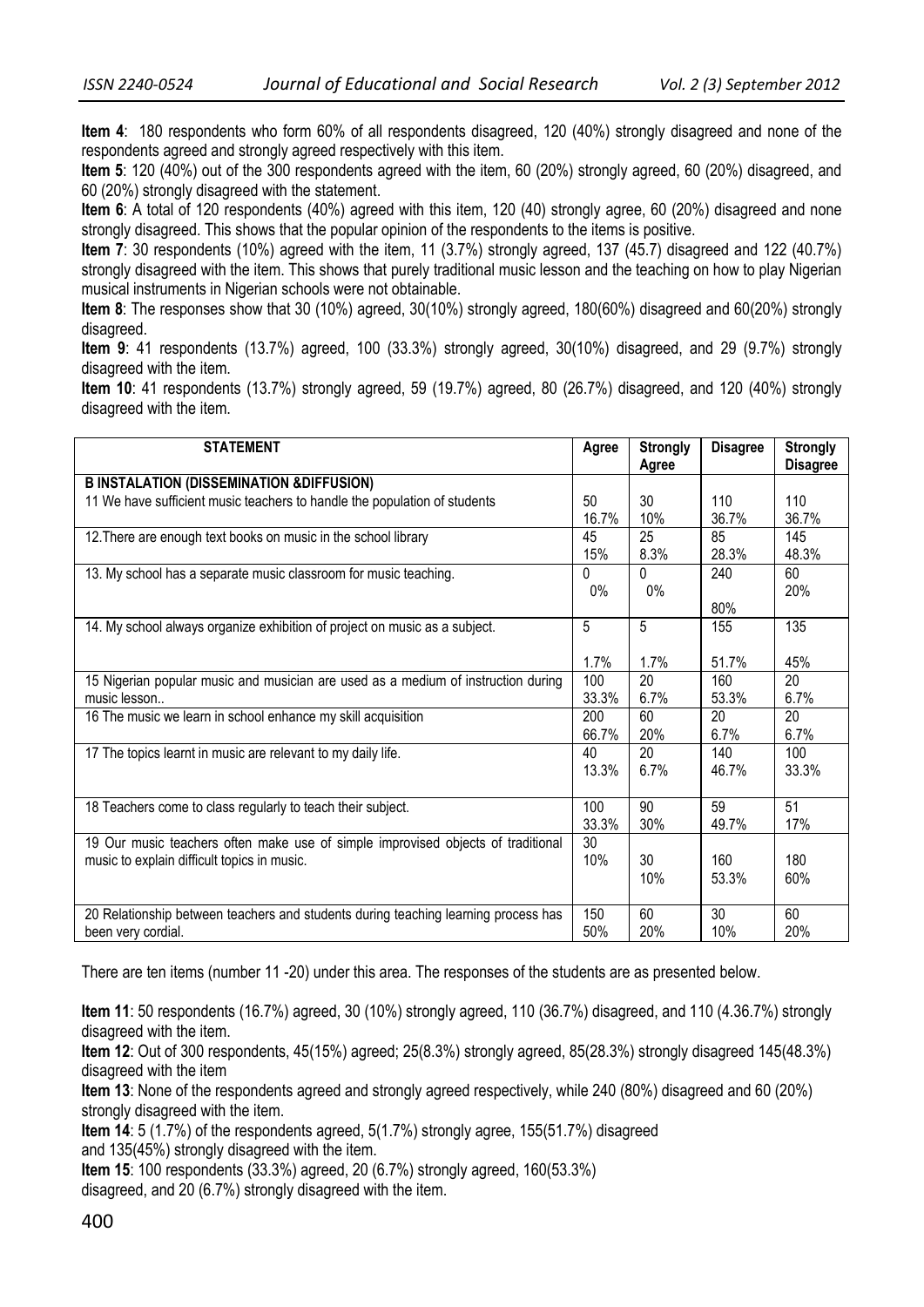**Item 16**: 200 (66 .7%) of the respondents agreed; 60 (20%) strongly agreed, 20 (6.7%) disagreed and 20(6.7%) strongly disagreed with the item.

**Item 17**: Out of 300 respondents, 40(13.3%) agreed; 20(6.7%) strongly agreed, 140(46.7%) strongly disagreed 100 (33.3%) disagreed with the item

**Item 18**: 100 (33.3%) and 90 (30%) of the respondents agreed and strongly agreed respectively while 59 (49.7%) disagreed and 51 (17%) strongly disagreed with the item.

**Item 19**: 30(10%) of the respondents agreed, 30(10%) strongly agree, 160 (53.3%) disagreed and 180 (60%)strongly disagreed with the item.

**Item 20**: 150 respondents (50%) agreed, 60 (20%) strongly agreed, 30(10%) disagreed, and 60 (20%) strongly disagreed with the item.

# **Table III (C) PROCESS**

| <b>STATEMENT</b>                                               | Agree | <b>Strongly</b><br>Agree | <b>Disagree</b> | <b>Strongly</b><br><b>Disagree</b> |
|----------------------------------------------------------------|-------|--------------------------|-----------------|------------------------------------|
| 21. Most students prefer to leave the learning of music as a   | 30    | 150                      |                 |                                    |
| subject at the end of junior secondary school.                 | 10%   |                          | 66              | 54                                 |
|                                                                |       | 50%                      | 22%             | 18%                                |
| 22. Our music teachers teach without the use of instructional  | 200   |                          |                 |                                    |
| materials.                                                     | 66.7% | 90                       | 30              | 60                                 |
|                                                                |       | 30%                      | 10%             | 20%                                |
| 23. The content of the music curriculum are taught from simple | 100   | 30                       | 157             | 53                                 |
| to complex.                                                    | 33.3% | 10%                      | 52.3%           | 17.7%                              |
| 24. Assessment in music is more on practical than theory.      | 20    | 30                       | 105             | 75                                 |
|                                                                | 6.7%  | 10%                      | 35%             | 25%                                |

**Item 21**: Large number of the respondents 30 (10%), 150 (50) agreed and strongly agreed in the same way, while 66(22%) disagreed, 54(18%) strongly disagreed with the item

**Item 22**: 200 (66.7%) of the respondents agreed, 90(30%) strongly agree, 30(10%) disagreed and 60(20%) strongly disagreed with the item. This shows that the popular opinion of the respondents to the items is positive.

**Item 23**: 100 respondents (33.3%) agreed, 30 (10%) strongly agreed, 157(52.3%)

disagreed, and 53 (17.7%) strongly disagreed with the item.

**Item 24**: 20 (6.7%) and 30 (10%) of the respondents agreed and strongly agreed respectively while 105 (35%) disagreed and 75 (25%) strongly disagreed with the item that assessment in music is more on practical than theory.

# **Table VI (D) COST**

| <b>STATEMENT</b>                                                   | Agree | <b>Strongly</b><br>Agree | <b>Disagree</b> | <b>Strongly</b><br><b>Disagree</b> |
|--------------------------------------------------------------------|-------|--------------------------|-----------------|------------------------------------|
| 25. Students often contribute to the cost of materials used during | 57    | $0\%$                    | 107             | 136                                |
| music practical.                                                   | 19%   |                          | 35.7%           | 45.3 %                             |
| 26. The government do neglects replacements of damaged and         | 127   | 150                      | 20              | $\ddot{\phantom{a}}$               |
| expired music facilities.                                          | 42%   | 50%                      | 6.7%            | 1%                                 |

**Items** 25 and 26: Their responses to items 25 and 26 clearly show that the majority of the respondents either disagreed or strongly disagreed with the idea that students often contribute to the cost of materials used during music practical. The similarly responded positively that the government do neglects replacements of damaged and expired music facilities.

# **SUMMARY OF FINDINGS**

The result of the study showed that the teaching and learning of music as a subject in selected schools is confronted with various problems. The reality of the refusal of the subject in which it could not compete with other art subjects started with the way in which it was introduced to Africa which eventually led to other problems. Furthermore, African musical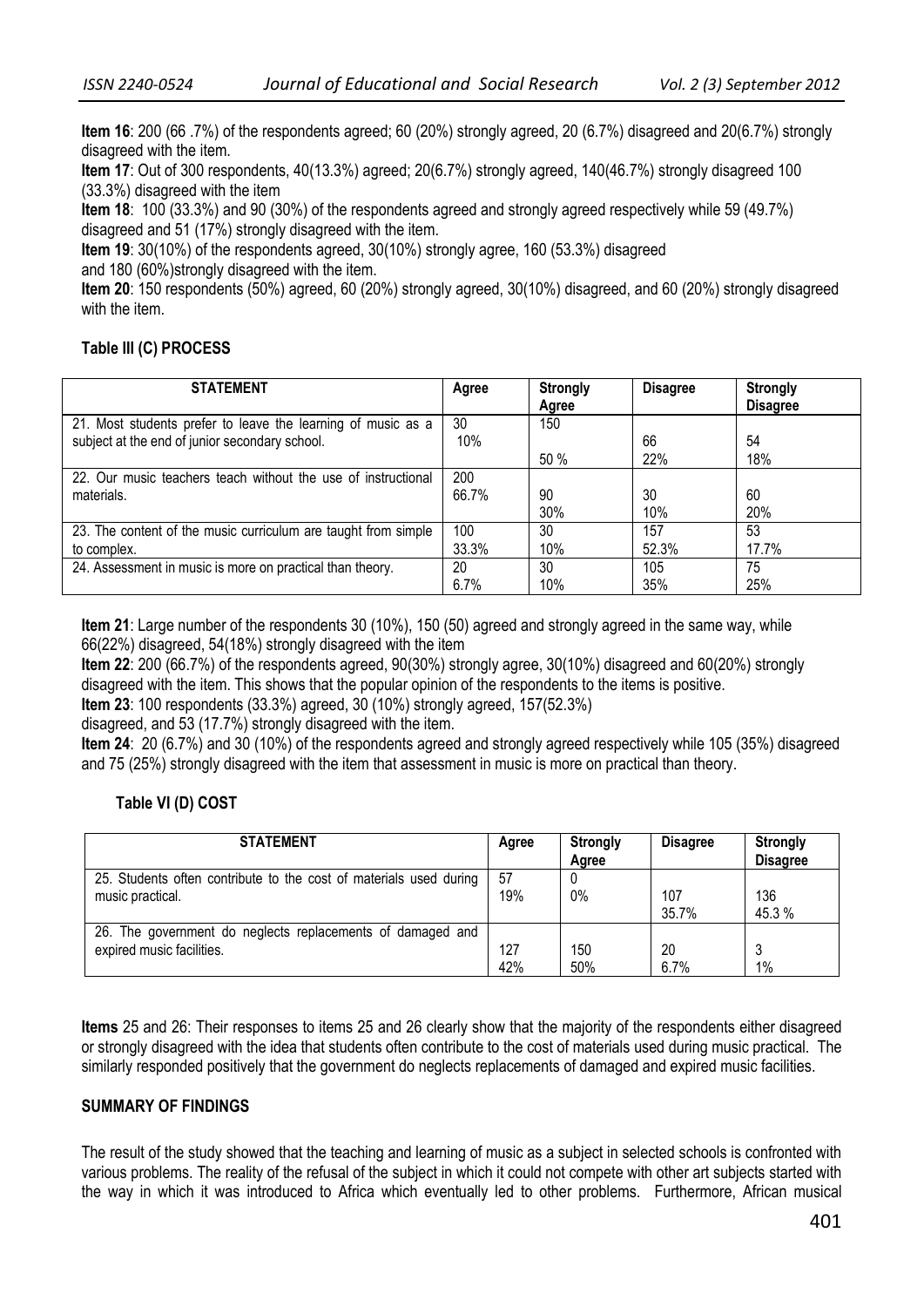instruments that are peculiar to Nigerians are not given the right preference and proper placement in the teaching of music as a subject in schools. Therefore little emphasis was placed on the purchase of such instruments that were not western oriented despite the fact that they were available and at a cheaper rate. Lack of appropriate musical instruments to facilitate the teaching and learning of music as a subject is said to be the greatest problem confronting the teaching and learning of the subject in Nigerian secondary schools.

Also, it is quite evident that there are not enough music teachers in the public secondary schools due to governments' attitude towards the teaching of the subject. Students who have interest in studying the subject have lost interest because of lack of qualified and professional teachers. This also poses a problem to the incoming generation and it would be difficult to achieve much progress in teaching without personnel. The role of textbooks in the teaching and learning could not be over-emphasized. This is because it allows better understanding to a given topic as well as producing more facts on the topic. Conversely, the result of the interview conducted on students in the sampled schools shows that little value is placed on music textbooks. None of the selected schools' libraries were equipped with relevant music textbooks, while the available textbooks belonging to the teachers are not enough. The students depends solely on teacher's note for they have no music textbooks of their own, which could encouraged slothfulness on the part of the students. Consequently, the interview conducted to the students, it was observed that students have positive impression for the subject and if properly taught it will compete with other subject. Classes only met for maximum of two periods of forty-minute (40) per week and the ratio between the teacher and students in state public schools was extremely displeasing, a music teacher to 45 students , incredible ! . This indeed too large which eventually makes thorough and methodical teaching, class control, assessment and evaluation more difficult with ineffective class management, while that of Federal Government colleges and private schools was commendable - a teacher to 25 students..

### **CONCLUSION**

The findings of this study revealed several problems militating against the process of teaching and learning of music as a school subject. Conspicuously, the foundational factors responsible for the problems confronting the teaching and learning of the said subject were foreign missionary activities, imported state and school system, curricular content, urbanization, modern economic pursuit and the media. (Nzew 1999:76) These had led to other problems as lack of required musical instruments for the practical aspect of the subject, insufficient provision of instructional materials and its uses, few numbers of music teachers, insufficient music text books in schools library and poor attitude of the Nigerian society towards music as a school subject. The implication of the afore-mentioned factors is that the situation of teaching music in junior secondary schools needs to be redeemed*.* 

### **RECOMMENDATIONS**

The following solutions are suggested to solve problems confronting the teaching of music as a subject in Nigerian schools.

There should be

\* Provision of uniform syllabus to schools reflecting the true African culture and be converted to behavioural aspect of learning.

*\**Adequate facilities like musical instruments and teaching materials should be provided for the music teachers by the school authority and the government.

*\**Teachers who are well trained to handle the items in the syllabus should be employed.

*\**More periods should be given on the time table to give room for the students to gain

knowledge of the practical aspect of the subject.

*\**Assessing and dissemination of relevant literature and learning materials to both the teachers and students.

*\**Advancing and increasing the use of methods of indigenous music knowledge and musical

instruments in all level of Nigerian Education.

*\** Effective use of indigenous musical materials available within a community setting for

Musical illustrations.

*\**Dialoguing with Ministries of Education as well as curriculum planners on emphasizing African music content in music education at all levels.